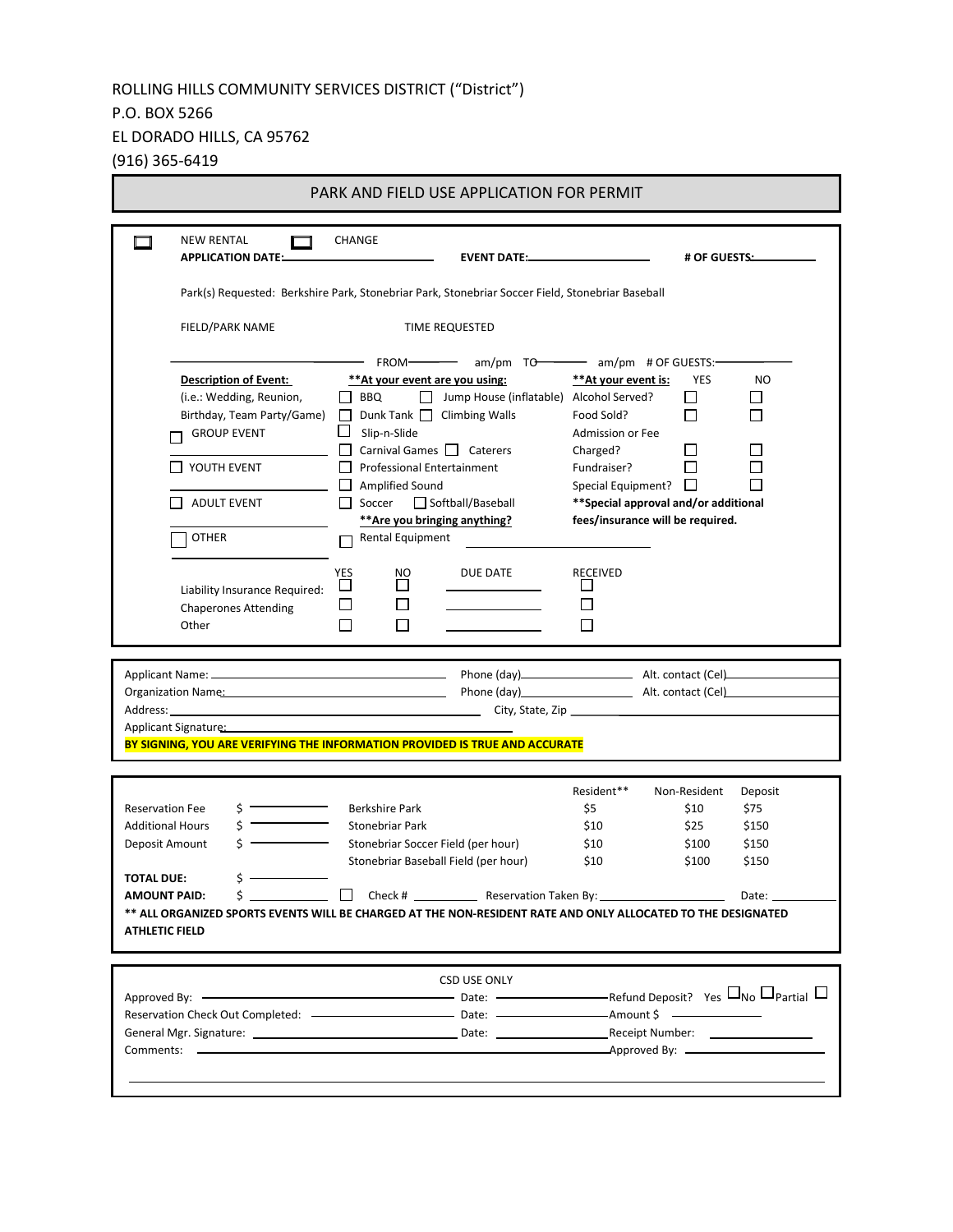### PARK AND FIELD USE GUIDELINES AND DISCLAIMER

#### **PARK RULES** (as adopted 3/21/09):

- 1. Park open from dawn to dusk.
- 2. All dogs must be on a leash pursuant to California Penal Code.
- 3. All dogs' feces must be picked up and properly disposed of.
- 4. No motorized vehicles allowed.
- 5. No roller skates, skateboards, bicycles, or roller blades allowed except on the concrete surrounding the baseball diamond.
- 6. Use of park benches as a jump rail or grind rail is prohibited.
- 7. No alcoholic beverages allowed.
- 8. No glass containers allowed.
- 9. Do not harass wildlife.
- 10. No camping allowed.
- 11. No fires at anytime except in designated BBQ areas.
- 12. No golfing.
- 13. No athletic shoes with cleats.
- 14. No stakes are allowed to be driven into the park field.

15. Organized athletic/social events are subject to a special use permit issued by the Rolling Hills Community Services District.

16. Amplified sound or noise is prohibited.

1. **Reservation application**/request must be completed within ten (10) business days of reservation date.

2. **Cancellations** must be made in writing and received within five (5) business days of the reservation date. No refunds will be issued for cancellations received within three (3) business days of the reservation date.

3. **Deposit Refunds** will be processed within four (4) weeks of the reservation date. District is authorized to withhold deposit funds if the facility is left with excessive trash and/or damage.

4. **Alcohol** - No person shall consume any alcoholic beverage within any park facility, except within the picnic areas and other designated eating areas (with approved application). Alcohol consumption is prohibited within the following areas: on playing fields of any park and areas immediately surrounding the play fields. Alcohol will not be permitted in any park facility after the curfew hours posted in the park.

5. **No person shall smoke** any substance in any area designated as a nature trail/area, open space or in any District park or facility where smoking is prohibited. These areas will be designated by appropriate signage.

6. **No fundraising** activities except with prior written permission of the District.

7. **No food, beverage, novelty, or other commodity, service or instruction shall be sold** in any District facility without prior written permission of the District.

8. **A \$1,000,000 Insurance certificate listing the District as additional insured in the amount of \$1,000,000 is required, along with additional approval for Jump Houses, Dunk Tanks, Professional Entertainment, Slip-n-slides, Climbing Walls, Carnival Games, Caterers, etc. \$2,000,000 is required for all sports organizations. Applicant is responsible for securing the additional insurance and providing necessary copies to the District as specified by the due date on the front of this application**. **IF INSURANCE IS NOT RECEIVED, YOUR EVENT, ATTRACTION OR VENDOR WILL NOT BE PERMITTED AT YOUR EVENT.** 

9. **Dogs are allowed on a 10' leash (or shorter) at any District Park.**

10. **Amplified sound or noise will not be permitted at any CSD Sports Fields (without special permission).**

11. **Chaperones** are required as follows: One (1) adult for each 20 minors (12 years old or under). A Chaperone List must be submitted to the District as specified by the due date on the front of this application.

12. **In case of emergency**, the District reserves the right to cancel a reservation prior to the scheduled event without liability. In this case, a full refund will be processed.

13. **Renters are responsible** for bagging and removal of all trash created from their event.

14. **This agreement is not for exclusive use** of facilities; the public may officially reserve the park as a courtesy only.

Reservations enable staff to inform the public that the picnic area is reserved. The park will remain open to the general public. A copy of this form approved by CSD staff will be provided to renter as proof of reservation.

15. **If the District provides electricity**, picnic tables and trash receptacles, they are limited. You may use what is on site and/or bring additional items needed.

16. **No vehicles** are allowed on park grounds.

17. **There are no reservations on Sundays**.